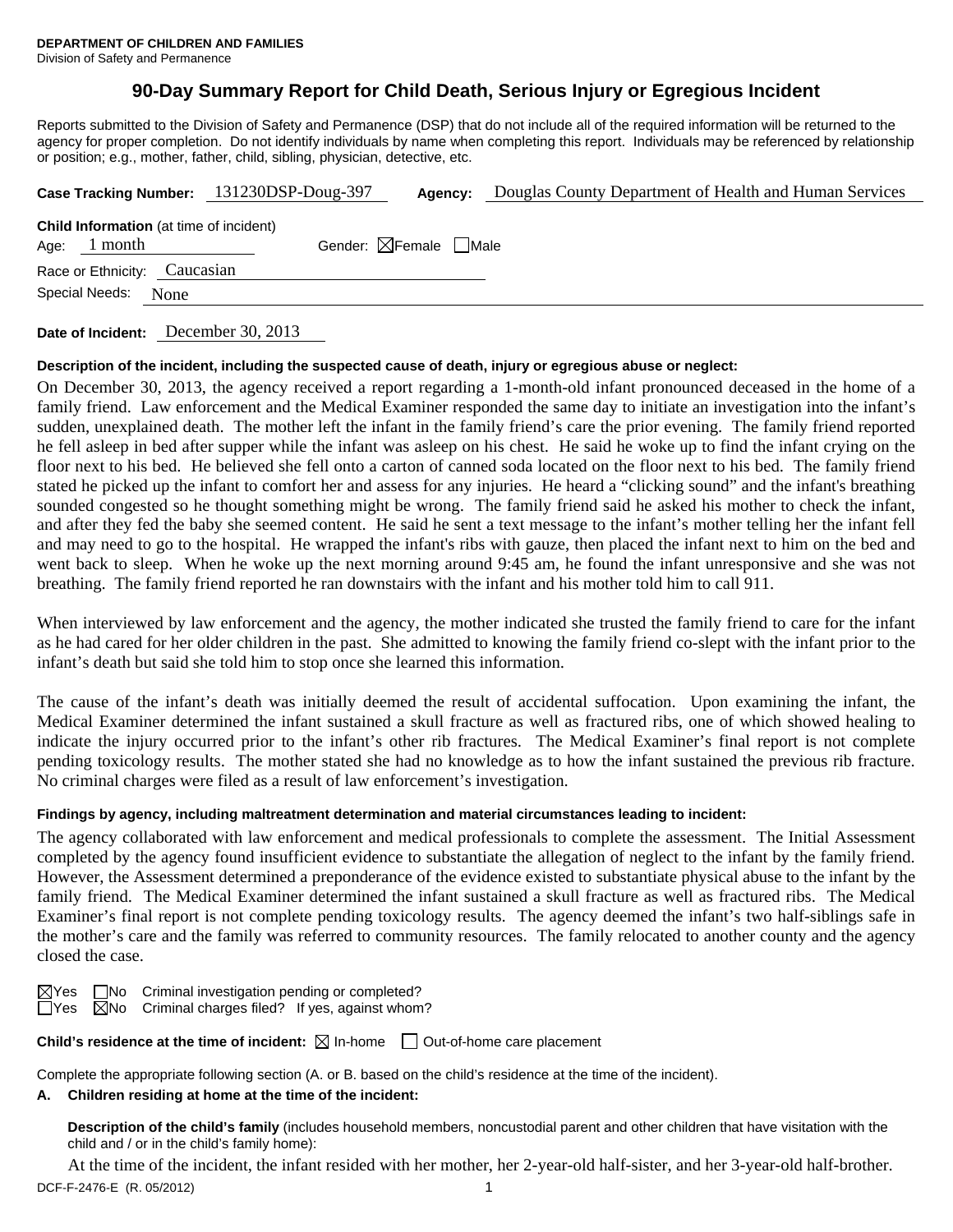The infant's father lived in a separate residence where the infant's other half-sister (age 2) and other half-brother (age 4) resided part-time during visitation.

**Yes No Statement of Services:** Were services under ch. 48 or ch. 938 being provided to the child, any member of the child's family or alleged maltreater at the time of the incident, including any referrals received by the agency or reports being investigated at time of incident?

## **If "Yes", briefly describe the type of services, date(s) of last contact between agency and recipient(s) of those services, and the person(s) receiving those services:**

On November 27, 2013, the agency screened in a CPS report alleging unborn child abuse by the mother while pregnant with the infant. The report also stated the mother was not prepared to care for the infant and was homeless. An Initial Assessment by the agency was in process at the time of the infant's death. Prior to the incident, the last contact between the agency and family members occurred on December 18, 2013, when agency staff accompanied the infant, the mother and the infant's 2-year-old sister to a well-baby medical check for the infant.

**Summary of all involvement in services as adults under ch. 48 or ch. 938 by child's parents or alleged maltreater in the previous five years:** (Does not include the current incident.)

 $N/A$ .

**Summary of actions taken by the agency under ch. 48, including any investigation of a report or referrals to services involving the child, any member of the child's family living in this household and the child's parents and alleged maltreater.** (Does not include the current incident.)

(Note: Screened out reports listed in this section may include only the date of the report, screening decision, and if a referral to services occurred at Access. Reports that do not constitute a reasonable suspicion of maltreatment or a reason to believe that the child is threatened with harm are not required to be screened in for an initial assessment, and no further action is required by the agency.)

On December 14, 2009, the agency screened in a Services Report to offer the family referrals to services. Agency attempts to contact the family were unsuccessful, so community resource information was sent to the family and the case was closed.

On January 21, 2010, the agency screened in a CPS Report alleging physical abuse to the infant's half-brother (then 10 months-old) by the father. An Assessment was completed and the allegation of physical abuse was unsubstantiated.

On October 17, 2011, the agency screened in a CPS Report alleging physical abuse to the infant's half-sister (then 1-yearold) by an unknown maltreater. During the course of the agency's Assessment for this report, the agency screened in another report (see below).

On December 6, 2011, the agency screened in a CPS Report alleging physical abuse to the infant's half-brother (then 2 years-old) by the father. An Assessment was completed and physical abuse was unsubstantiated for this report as well as the previous report (see above).

On August 22, 2013, the agency screened in a CPS Report alleging neglect to the infant's half-brother (then 4-years-old) by the father. An Assessment was completed and the allegation was unsubstantiated.

On September 26, 2013, the agency screened out a CPS Report.

On September 27, 2013, the agency screened out a CPS Report.

On October 1, 2013, the agency screened out a CPS Report.

On November 27, 2013, the agency screened in a CPS Report alleging unborn child abuse by the mother while pregnant with the infant. The mother tested positive for THC at the time of the infant's birth. The report also stated the mother was not prepared to care for the infant and was homeless. An Initial Assessment was completed and the allegation of unborn child abuse was unsubstantiated. At the time of the infant's death, this Initial Assessment was in progress, and the agency was helping the family to access community services.

On January 17, 2014, the agency screened out a CPS Report.

On February 25, 2014, the agency screened out a CPS Report.

**Summary of any investigation involving the child, any member of the child's family and alleged maltreater conducted under ch. 48 or ch. 938 and any services provided to the child and child's family since the date of the incident:** 

The agency collaborated with law enforcement and medical professionals to complete the assessment. The Initial